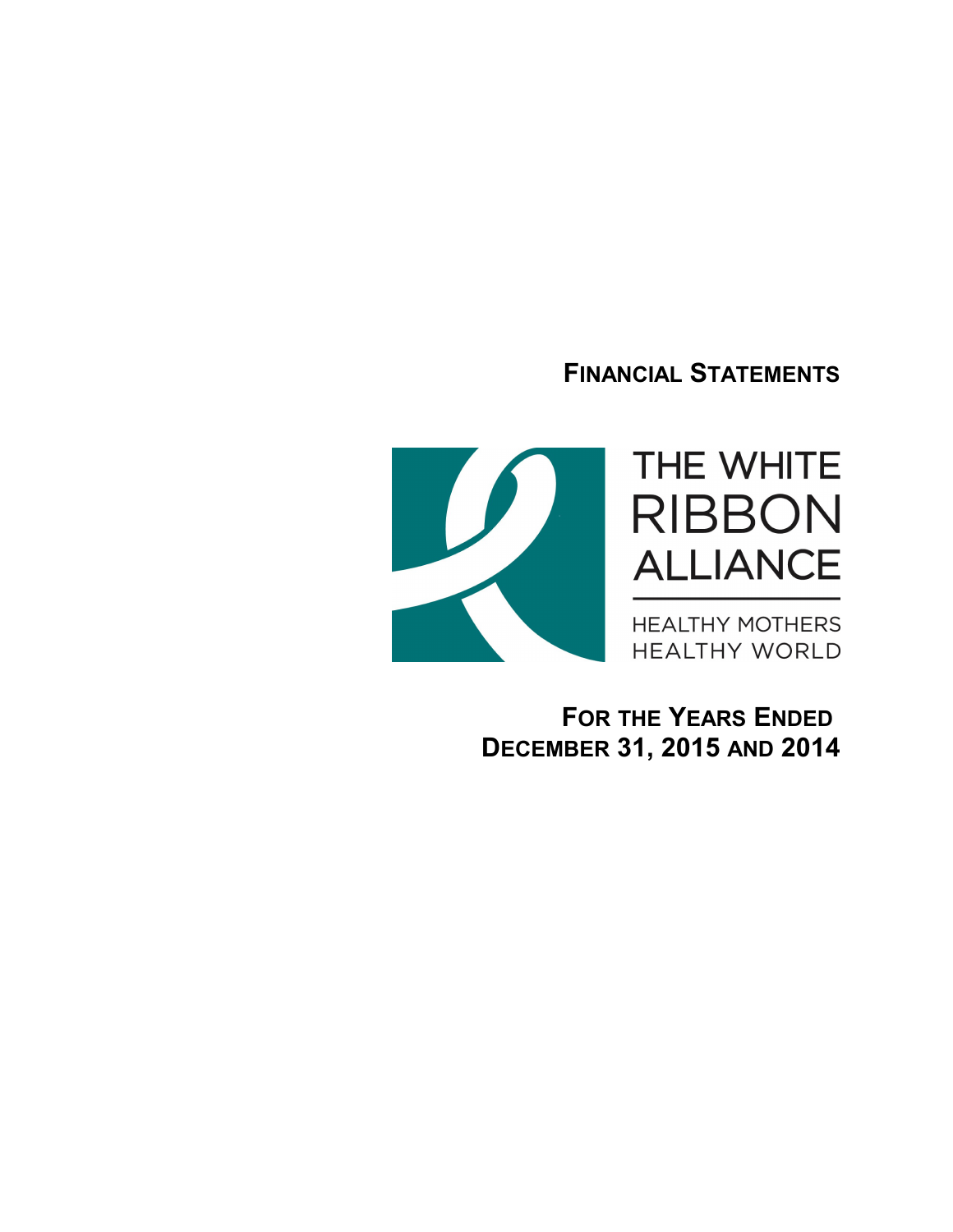# **CONTENTS**

|               |                                                                                                                 | <b>PAGE NO.</b> |
|---------------|-----------------------------------------------------------------------------------------------------------------|-----------------|
|               | INDEPENDENT AUDITOR'S REPORT                                                                                    | $2 - 3$         |
|               | EXHIBIT A - Statements of Financial Position, as of December 31, 2015 and 2014                                  | 4               |
| EXHIBIT B -   | Statements of Activities and Changes in Net Assets (Deficit), for the<br>Years Ended December 31, 2015 and 2014 | $5 - 6$         |
| EXHIBIT C -   | Statement of Functional Expenses, for the Year Ended December 31,<br>2015                                       | $\overline{7}$  |
| EXHIBIT D -   | Statement of Functional Expenses, for the Year Ended December 31,<br>2014                                       | 8               |
| $EXHIBIT E -$ | Statements of Cash Flows, for the Years Ended December 31, 2015<br>and 2014                                     | 9               |
|               | NOTES TO FINANCIAL STATEMENTS                                                                                   | $10 - 15$       |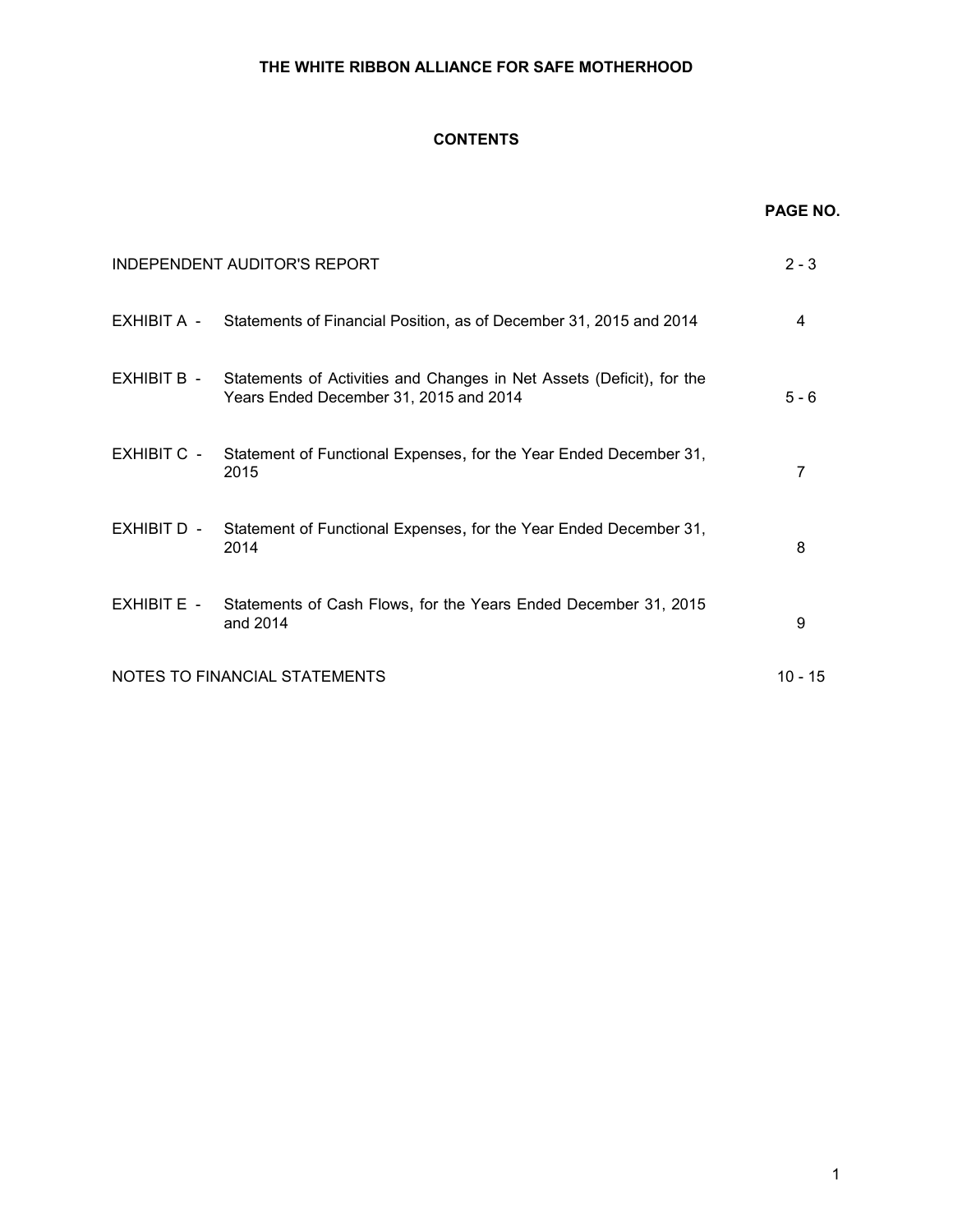# **GELMAN, ROSENBERG** & FREEDMAN  $\frac{1}{2}$ **CERTIFIED PUBLIC ACCOUNTANTS**

#### **INDEPENDENT AUDITOR'S REPORT**

To the Board of Directors The White Ribbon Alliance for Safe Motherhood Washington, D.C.

We have audited the accompanying financial statements of The White Ribbon Alliance for Safe Motherhood (WRA), which comprise the statements of financial position as of December 31, 2015 and 2014, and the related statements of activities and changes in net assets (deficit), functional expenses and cash flows for the years then ended, and the related notes to the financial statements.

#### **Management's Responsibility for the Financial Statements**

Management is responsible for the preparation and fair presentation of these financial statements in accordance with accounting principles generally accepted in the United States of America; this includes the design, implementation and maintenance of internal control relevant to the preparation and fair presentation of financial statements that are free from material misstatement, whether due to fraud or error.

# **Auditor's Responsibility**

Our responsibility is to express an opinion on these financial statements based on our audits. We conducted our audits in accordance with auditing standards generally accepted in the United States of America. Those standards require that we plan and perform the audits to obtain reasonable assurance about whether the financial statements are free from material misstatement.

An audit involves performing procedures to obtain audit evidence about the amounts and disclosures in the financial statements. The procedures selected depend on the auditor's judgment, including the assessment of the risks of material misstatement of the financial statements, whether due to fraud or error. In making those risk assessments, the auditor considers internal control relevant to the entity's preparation and fair presentation of the financial statements in order to design audit procedures that are appropriate in the circumstances, but not for the purpose of expressing an opinion on the effectiveness of the entity's internal control. Accordingly, we express no such opinion. An audit also includes evaluating the appropriateness of accounting policies used and the reasonableness of significant accounting estimates made by management, as well as evaluating the overall presentation of the financial statements.

We believe that the audit evidence we have obtained is sufficient and appropriate to provide a basis for our audit opinion.

# **Opinion**

In our opinion, the financial statements referred to above present fairly, in all material respects, the financial position of WRA as of December 31, 2015 and 2014, and the changes in its net assets (deficit) and its cash flows for the years then ended in accordance with accounting principles generally accepted in the United States of America.

> **4550 MONTGOMERY AVENUE · SUITE 650 NORTH · BETHESDA, MARYLAND 20814 (301) 951-9090 · FAX (301) 951-3570 · WWW.GRFCPA.COM \_\_\_\_\_\_\_\_\_\_\_\_\_\_\_\_\_\_\_\_\_\_\_\_\_\_\_**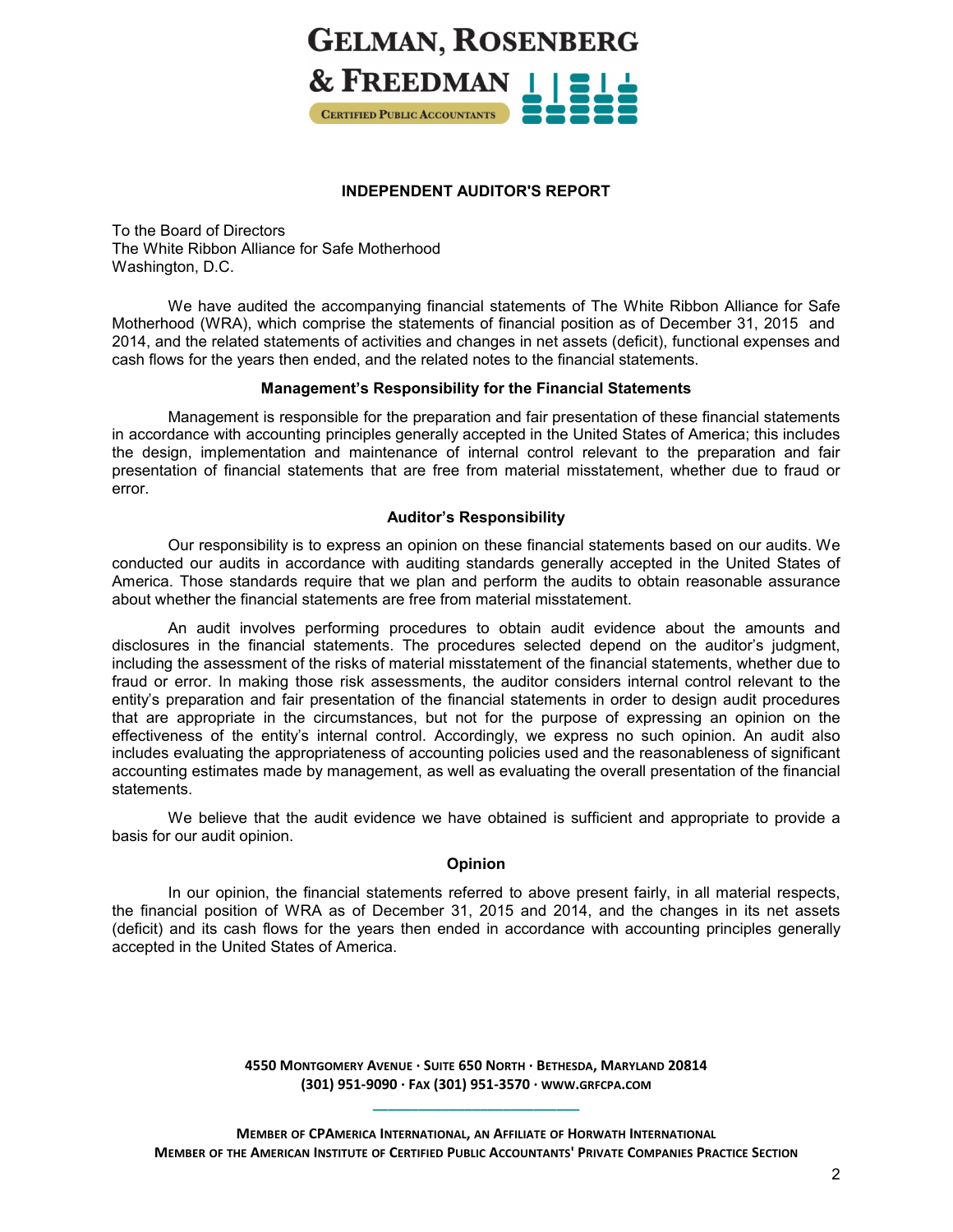#### **Emphasis of a Matter**

We draw attention to Note 10 of the financial statements, which indicates that WRA has experienced losses, and as of December 31, 2015, is in a cumulative unrestricted net deficit position. Our opinion is unmodified in respect of this matter.

Gelman Roseaberg & Freedman

June 1, 2016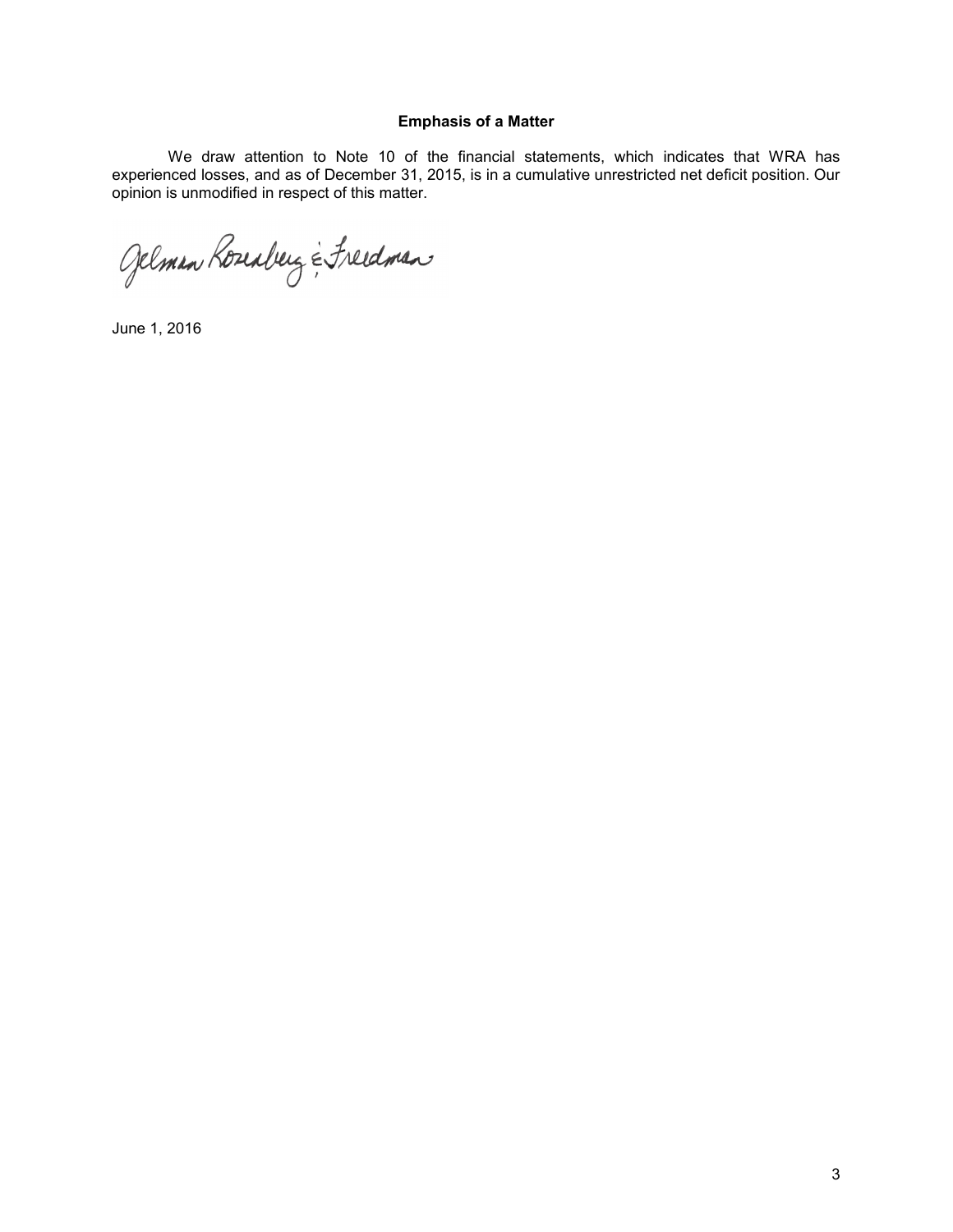# **STATEMENTS OF FINANCIAL POSITION AS OF DECEMBER 31, 2015 AND 2014**

# **ASSETS**

|                                                                       | 2015            | 2014            |
|-----------------------------------------------------------------------|-----------------|-----------------|
| <b>CURRENT ASSETS</b>                                                 |                 |                 |
| Cash and cash equivalents<br>Grants and contracts receivable, current | \$<br>2,155,627 | \$<br>958,403   |
| portion                                                               | 24,207          | 110,484         |
| Due from related entity                                               | 98              | 425             |
| Other receivables<br>Program center advances                          | 5,992<br>27,477 | 4,149<br>77,087 |
| <b>Travel advances</b>                                                |                 | 955             |
| Prepaid expenses                                                      | 29,717          | 29,358          |
| Total current assets                                                  | 2,243,118       | 1,180,861       |
| NONCURRENT ASSETS                                                     |                 |                 |
| Grants and contracts receivable, net of current                       |                 |                 |
| portion and present value discount                                    | 3,286,136       |                 |
| Security deposits                                                     | 850             | 850             |
| Total noncurrent assets                                               | 3,286,986       | 850             |
| <b>TOTAL ASSETS</b>                                                   | \$ 5,530,104    | \$ 1,181,711    |
| <b>LIABILITIES AND NET ASSETS (DEFICIT)</b>                           |                 |                 |
| <b>CURRENT LIABILITIES</b>                                            |                 |                 |
| Line of credit                                                        | \$<br>78,533    | \$<br>290,000   |
| Accounts payable and accrued liabilities                              | 72,513          | 48,829          |
| Accrued employee benefits                                             | 79,389          | 91,152          |
| Deferred revenue<br>Due to related entity                             |                 | 8,602<br>711    |
|                                                                       |                 |                 |
| <b>Total current liabilities</b>                                      | 230,435         | 439,294         |
| <b>NET ASSETS (DEFICIT)</b>                                           |                 |                 |
| Unrestricted deficit                                                  | (549,089)       | (716, 896)      |
| Temporarily restricted                                                | 5,848,758       | 1,459,313       |
| Total net assets                                                      | 5,299,669       | 742,417         |
| TOTAL LIABILITIES AND NET ASSETS                                      | \$<br>5,530,104 | \$ 1,181,711    |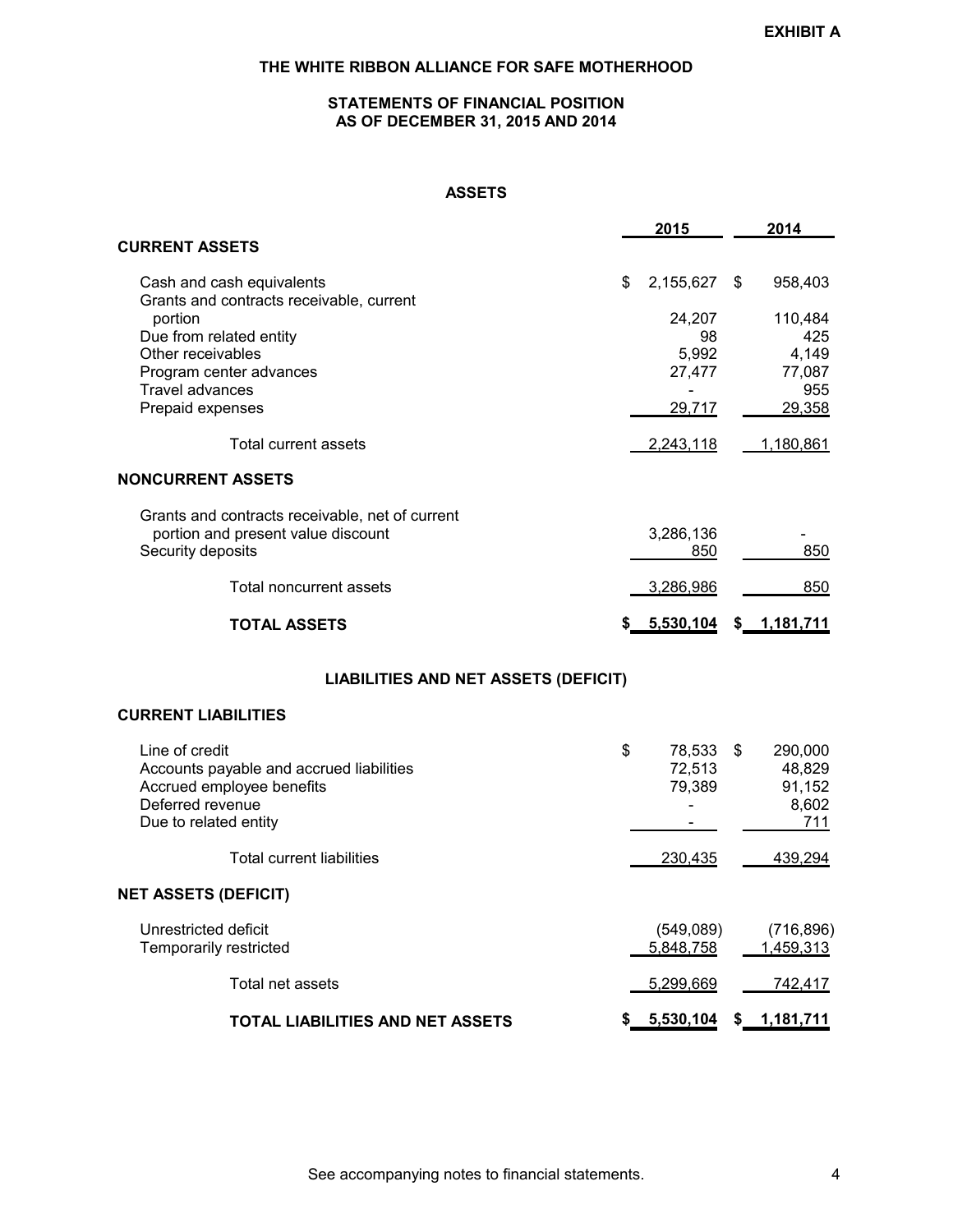# **STATEMENTS OF ACTIVITIES AND CHANGES IN NET ASSETS (DEFICIT) FOR THE YEARS DECEMBER 31, 2015 AND 2014**

|                                                                                                                               | 2015 |                                               |    |                                         |    |                                                  |
|-------------------------------------------------------------------------------------------------------------------------------|------|-----------------------------------------------|----|-----------------------------------------|----|--------------------------------------------------|
| <b>SUPPORT AND REVENUE</b>                                                                                                    |      | <b>Unrestricted</b>                           |    | <b>Temporarily</b><br><b>Restricted</b> |    | <b>Total</b>                                     |
|                                                                                                                               |      |                                               |    |                                         |    |                                                  |
| U.S. Government grants<br>Other grants and contracts<br>Contributions<br>Interest income<br>In-kind contributions             | \$   | 504,753<br>19,112<br>224,920<br>444<br>94,982 | \$ | 6,971,264                               | \$ | 504,753<br>6,990,376<br>224,920<br>444<br>94,982 |
| Special events<br>Exchange rate loss<br>Net assets released from donor restrictions -<br>satisfaction of program restrictions |      | (8, 568)<br><u>2,581,819</u>                  |    | (2,581,819)                             |    | (8, 568)                                         |
| Total support and revenue                                                                                                     |      | 3,417,462                                     |    | 4,389,445                               |    | 7,806,907                                        |
| <b>EXPENSES</b>                                                                                                               |      |                                               |    |                                         |    |                                                  |
| <b>Maternal Health</b><br>Management and General<br>Fundraising                                                               |      | 2,732,218<br>463,410<br>54,027                |    |                                         |    | 2,732,218<br>463,410<br>54,027                   |
| <b>Total expenses</b>                                                                                                         |      | 3,249,655                                     |    |                                         |    | 3,249,655                                        |
| Changes in net assets (deficit)                                                                                               |      | 167,807                                       |    | 4,389,445                               |    | 4,557,252                                        |
| Net assets (deficit) at beginning of year                                                                                     |      | (716, 896)                                    |    | <u>1,459,313</u>                        |    | 742,417                                          |
| NET ASSETS (DEFICIT) AT END OF YEAR                                                                                           |      | <u>(549,089)</u>                              | S. | 5,848,758                               |    | \$ 5,299,669                                     |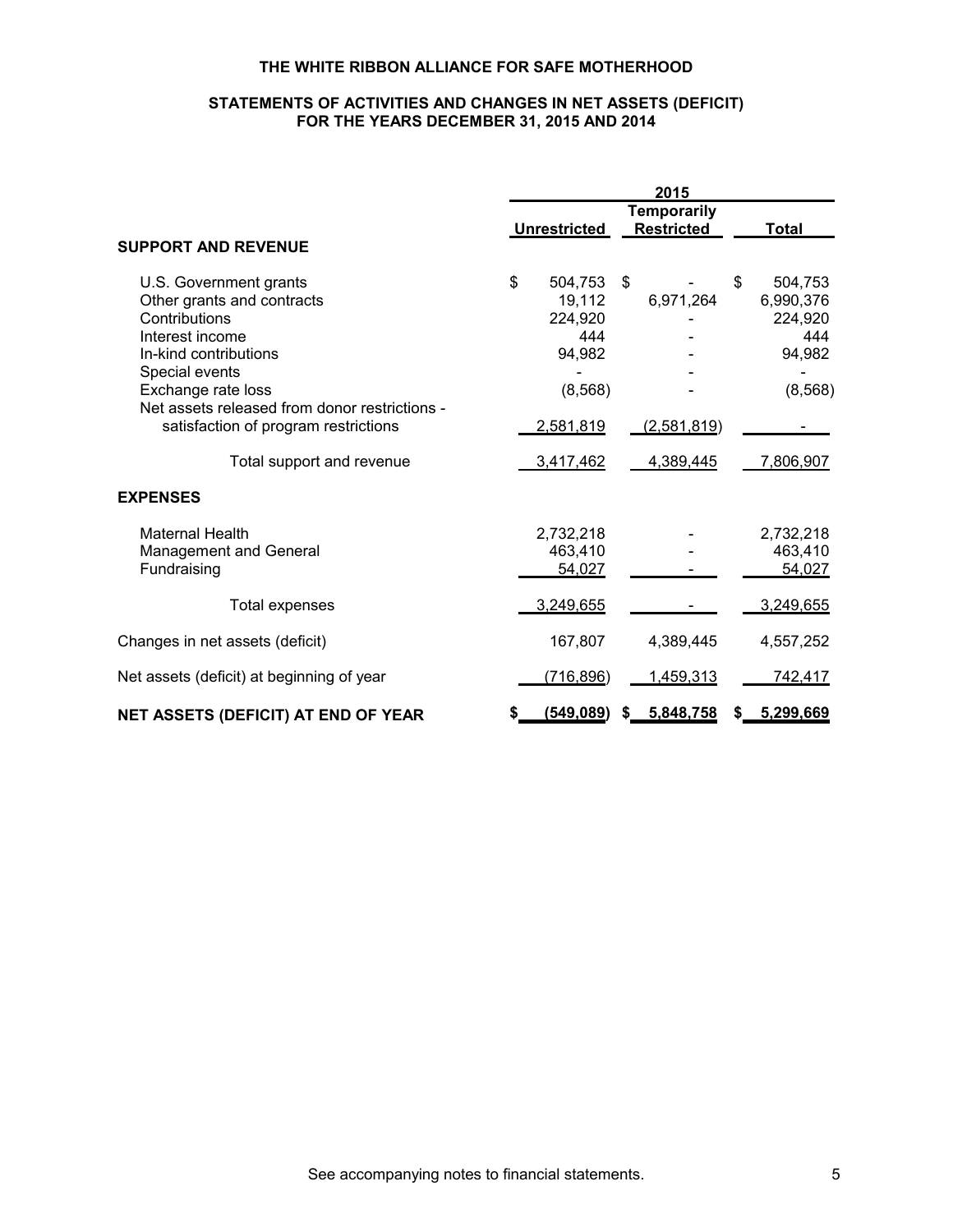|    |                                                                         |    | 2014               |    |                                                                       |  |  |  |  |
|----|-------------------------------------------------------------------------|----|--------------------|----|-----------------------------------------------------------------------|--|--|--|--|
|    | <b>Temporarily</b><br><b>Restricted</b><br><b>Unrestricted</b><br>Total |    |                    |    |                                                                       |  |  |  |  |
| \$ | 728,245<br>38,161<br>150,094<br>297<br>84,797<br>16,106<br>(18, 025)    | \$ | 527,188            | \$ | 728,245<br>565,349<br>150,094<br>297<br>84,797<br>16,106<br>(18, 025) |  |  |  |  |
|    | 2,371,525                                                               |    | <u>(2,371,525)</u> |    |                                                                       |  |  |  |  |
|    | <u>3,371,200</u>                                                        |    | (1,844,337)        |    | <u>1,526,863</u>                                                      |  |  |  |  |
|    | 2,689,509<br>497,594<br>172,367                                         |    |                    |    | 2,689,509<br>497,594<br>172,367                                       |  |  |  |  |
|    | 3,359,470                                                               |    |                    |    | 3,359,470                                                             |  |  |  |  |
|    | 11,730                                                                  |    | (1,844,337)        |    | (1,832,607)                                                           |  |  |  |  |
|    | <u>(728,626)</u>                                                        |    | <u>3,303,650</u>   |    | 2,575,024                                                             |  |  |  |  |
| S  | (716, 896)<br>\$ 1,459,313<br>\$<br>742,417                             |    |                    |    |                                                                       |  |  |  |  |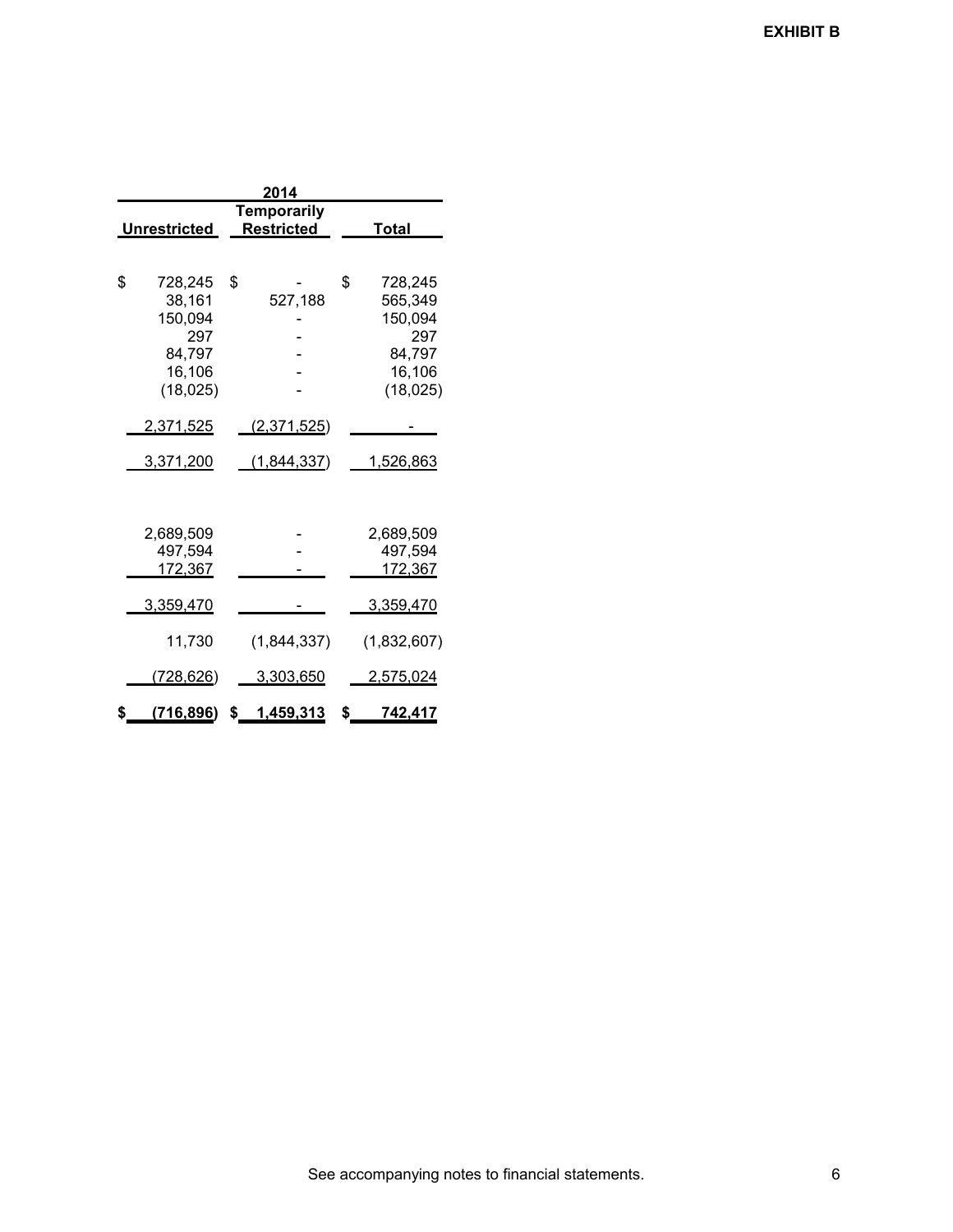# **STATEMENT OF FUNCTIONAL EXPENSES FOR THE YEAR ENDED DECEMBER 31, 2015**

|                                       |    | <b>Maternal</b><br><b>Health</b> |    | <b>Management</b><br>and General |    | <b>Fundraising</b> |    | <b>Total</b><br><b>Expenses</b> |
|---------------------------------------|----|----------------------------------|----|----------------------------------|----|--------------------|----|---------------------------------|
| Salaries                              | \$ | 804,003                          | \$ | 163,065                          | \$ | 25,611             | \$ | 992,679                         |
| <b>Benefits</b>                       |    | 347,042                          |    | 59,146                           |    | 11,656             |    | 417,844                         |
| Printing and production               |    | 11,086                           |    | 1,709                            |    | 43                 |    | 12,838                          |
| Professional fees                     |    | 20,726                           |    | 58,270                           |    | 413                |    | 79,409                          |
| Occupancy                             |    | 11,017                           |    | 68,203                           |    |                    |    | 79,220                          |
| Accounting and audit                  |    | 13,906                           |    | 7,819                            |    |                    |    | 21,725                          |
| Insurance                             |    |                                  |    | 11,421                           |    |                    |    | 11,421                          |
| Telephone                             |    | 11,054                           |    | 5,364                            |    | 32                 |    | 16,450                          |
| Travel and related expenses           |    | 274,356                          |    | 724                              |    | 510                |    | 275,590                         |
| Consulting fees                       |    | 253,874                          |    | 8,574                            |    | 2,746              |    | 265,194                         |
| Postage and delivery                  |    | 810                              |    | 982                              |    | 131                |    | 1,923                           |
| <b>Supplies</b>                       |    | 349                              |    | 2,452                            |    | 18                 |    | 2,819                           |
| Subscriptions                         |    | 9,462                            |    | 3,583                            |    | 547                |    | 13,592                          |
| Meetings                              |    | 15,860                           |    | 204                              |    | 51                 |    | 16,115                          |
| Advertising                           |    | 80                               |    |                                  |    |                    |    | 80                              |
| Fundraising events                    |    |                                  |    |                                  |    | 276                |    | 276                             |
| <b>Bank fees</b>                      |    | 132                              |    | 4,704                            |    |                    |    | 4,836                           |
| Equipment rental and maintenance      |    |                                  |    | 932                              |    |                    |    | 932                             |
| Subgrants and subcontracts            |    | 926,468                          |    |                                  |    |                    |    | 926,468                         |
| Other expenses                        |    |                                  |    | 15,262                           |    |                    |    | 15,262                          |
| In-kind professional fees             |    | 16,277                           |    | 50,996                           |    | 9,920              |    | 77,193                          |
| Donated goods, materials and supplies |    | 15,716                           |    |                                  |    | 2,073              |    | 17,789                          |
| <b>TOTAL</b>                          | S  | 2,732,218                        | S  | 463,410                          | S  | 54,027             | S  | 3,249,655                       |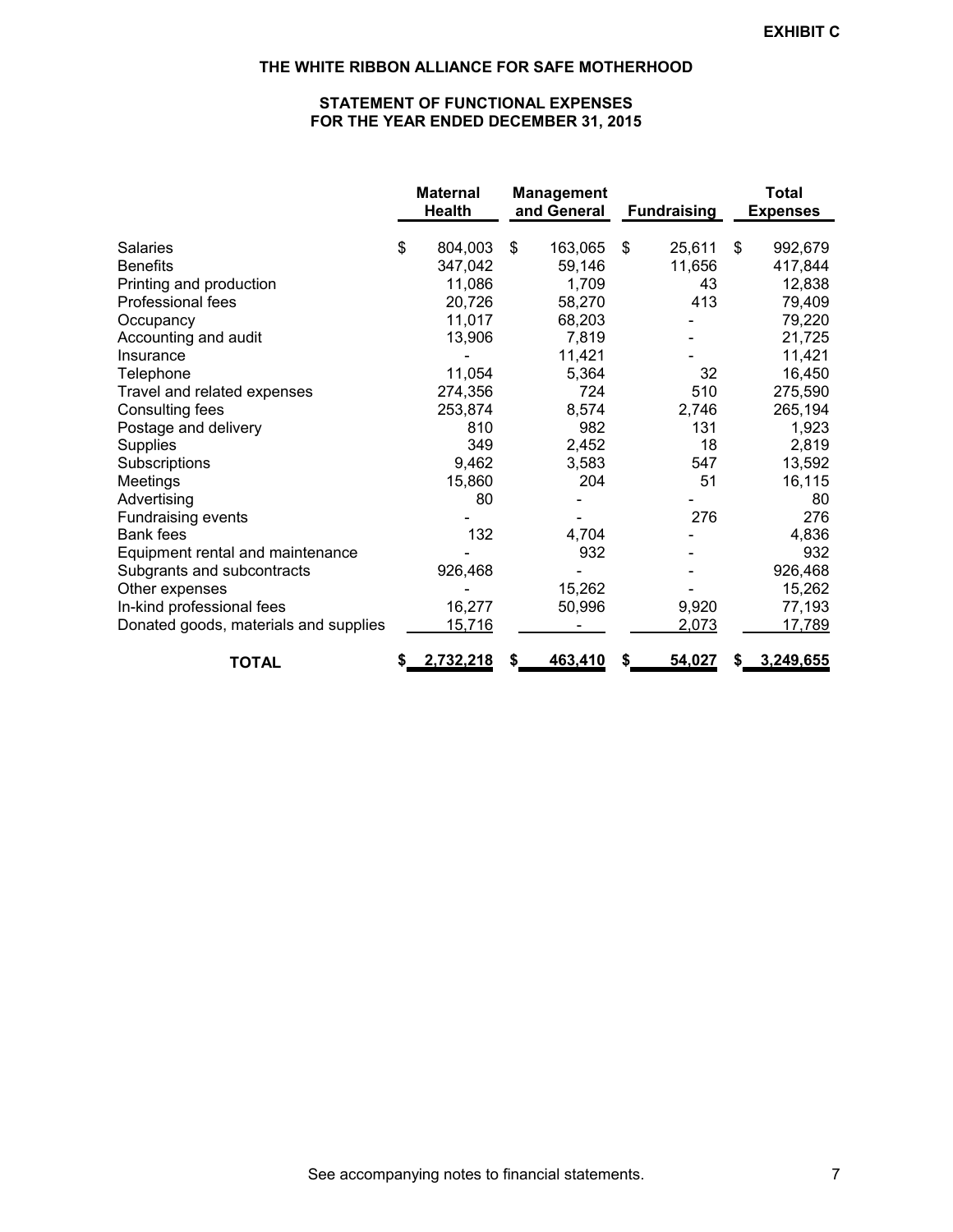# **STATEMENT OF FUNCTIONAL EXPENSES FOR THE YEAR ENDED DECEMBER 31, 2014**

|                                        | <b>Maternal</b><br><b>Health</b> |    | <b>Management</b><br>and General | <b>Fundraising</b> | <b>Total</b><br><b>Expenses</b> |
|----------------------------------------|----------------------------------|----|----------------------------------|--------------------|---------------------------------|
| Salaries                               | \$<br>849,358                    | \$ | 156,316                          | \$<br>86,415       | \$<br>1,092,089                 |
| <b>Benefits</b>                        | 467,058                          |    | 87,763                           | 43,909             | 598,730                         |
| Printing and production                | 1,850                            |    | 939                              | 1,300              | 4,089                           |
| Professional fees                      | 40,231                           |    | 70,838                           | 595                | 111,664                         |
| Occupancy                              | 40,617                           |    | 49,657                           | 55                 | 90,329                          |
| Accounting and audit                   | 16,231                           |    | 3,779                            |                    | 20,010                          |
| Insurance                              |                                  |    | 11,925                           |                    | 11,925                          |
| Telephone                              | 13,840                           |    | 6,229                            | 212                | 20,281                          |
| Travel and related expenses            | 228,244                          |    | 6,317                            | 10,991             | 245,552                         |
| Consulting fees                        | 93,702                           |    | 2,815                            | 13,138             | 109,655                         |
| Postage and delivery                   | 4,034                            |    | (141)                            | 1,036              | 4,929                           |
| Repairs and maintenance                | 86                               |    | 709                              |                    | 795                             |
| <b>Supplies</b>                        | 7,246                            |    | 4,136                            | 129                | 11,511                          |
|                                        | 13,035                           |    | 7,008                            | 338                | 20,381                          |
| Subscriptions                          |                                  |    | 250                              |                    |                                 |
| Meetings                               | 17,360                           |    |                                  | 148<br>25          | 17,758                          |
| Advertising                            | 245                              |    | 155                              | 2,000              | 425<br>2,000                    |
| Fundraising events<br><b>Bank fees</b> |                                  |    |                                  |                    |                                 |
|                                        | 192                              |    | 2,986                            | 811                | 3,989                           |
| Equipment rental and maintenance       |                                  |    | 1,202                            |                    | 1,202                           |
| Subgrants and subcontracts             | 896,180                          |    |                                  |                    | 896,180                         |
| Other expenses                         |                                  |    | 11,179                           |                    | 11,179                          |
| In-kind professional fees              |                                  |    | 73,532                           | 11,265             | 84,797                          |
| <b>TOTAL</b>                           | \$<br>2,689,509                  | S  | 497,594                          | \$<br>172,367      | \$<br>3,359,470                 |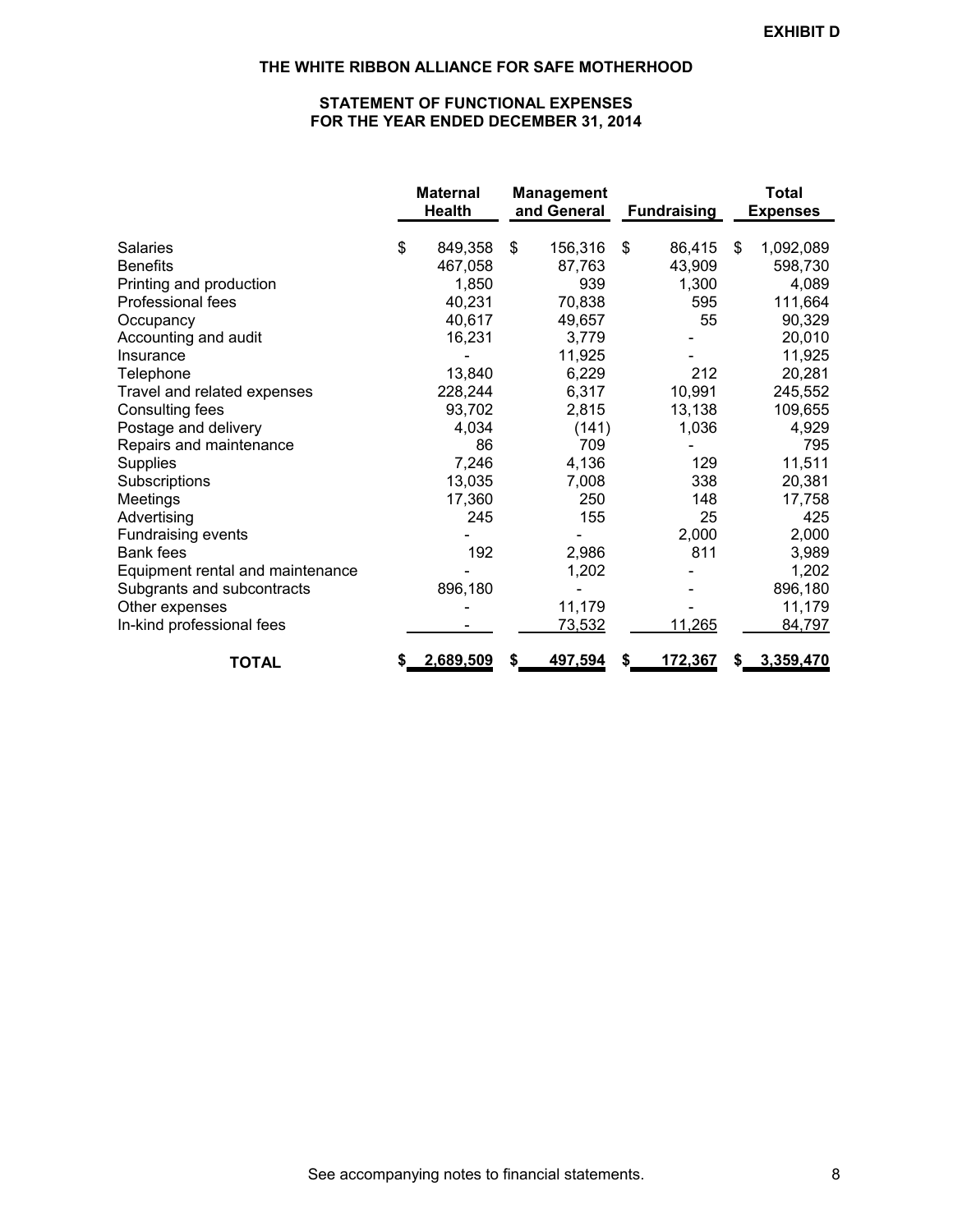# **STATEMENTS OF CASH FLOWS FOR THE YEARS DECEMBER 31, 2015 AND 2014**

|                                                                                                                                                                                                          | 2015                                                    | 2014                                                                |
|----------------------------------------------------------------------------------------------------------------------------------------------------------------------------------------------------------|---------------------------------------------------------|---------------------------------------------------------------------|
| <b>CASH FLOWS FROM OPERATING ACTIVITIES</b>                                                                                                                                                              |                                                         |                                                                     |
| Change in net assets                                                                                                                                                                                     | \$<br>4,557,252                                         | \$(1,832,607)                                                       |
| Adjustments to reconcile changes in net assets to net cash<br>provided (used) by operating activities:                                                                                                   |                                                         |                                                                     |
| Change in present value discount on noncurrent<br>grants and contracts receivable                                                                                                                        | 151,805                                                 | (2,518)                                                             |
| (Increase) decrease in:<br>Grants and contracts receivable<br>Due from related entity<br>Other receivables<br>Program center advances<br><b>Travel advances</b><br>Prepaid expenses<br>Security deposits | (3,351,664)<br>327<br>(1,843)<br>49,610<br>955<br>(359) | 1,587,670<br>(425)<br>(1, 345)<br>30,268<br>4,617<br>(686)<br>(850) |
| Increase (decrease) in:<br>Accounts payable and accrued liabilities<br>Accrued employee benefits<br>Deferred revenue<br>Due to related entity                                                            | 23,684<br>(11, 763)<br>(8,602)<br>(711)                 | 9,472<br>26,090<br>(162, 359)<br>711                                |
| Net cash provided (used) by operating activities                                                                                                                                                         | 1,408,691                                               | (341, 962)                                                          |
| <b>CASH FLOWS FROM FINANCING ACTIVITIES</b>                                                                                                                                                              |                                                         |                                                                     |
| Cash draws from line of credit<br>Repayments on line of credit                                                                                                                                           | 205,750<br>(417, 217)                                   | 200,000<br>(110,000)                                                |
| Net cash (used) provided by financing activities                                                                                                                                                         | (211, 467)                                              | 90,000                                                              |
| Net increase (decrease) in cash and cash equivalents                                                                                                                                                     | 1,197,224                                               | (251, 962)                                                          |
| Cash and cash equivalents at beginning of year                                                                                                                                                           | 958,403                                                 | 1,210,365                                                           |
| CASH AND CASH EQUIVALENTS AT END OF YEAR                                                                                                                                                                 | \$ 2,155,627                                            | 958,403<br>\$                                                       |
| SUPPLEMENTAL INFORMATION:                                                                                                                                                                                |                                                         |                                                                     |
| <b>Interest Paid</b>                                                                                                                                                                                     | \$<br>13,137                                            | 10,701<br>\$                                                        |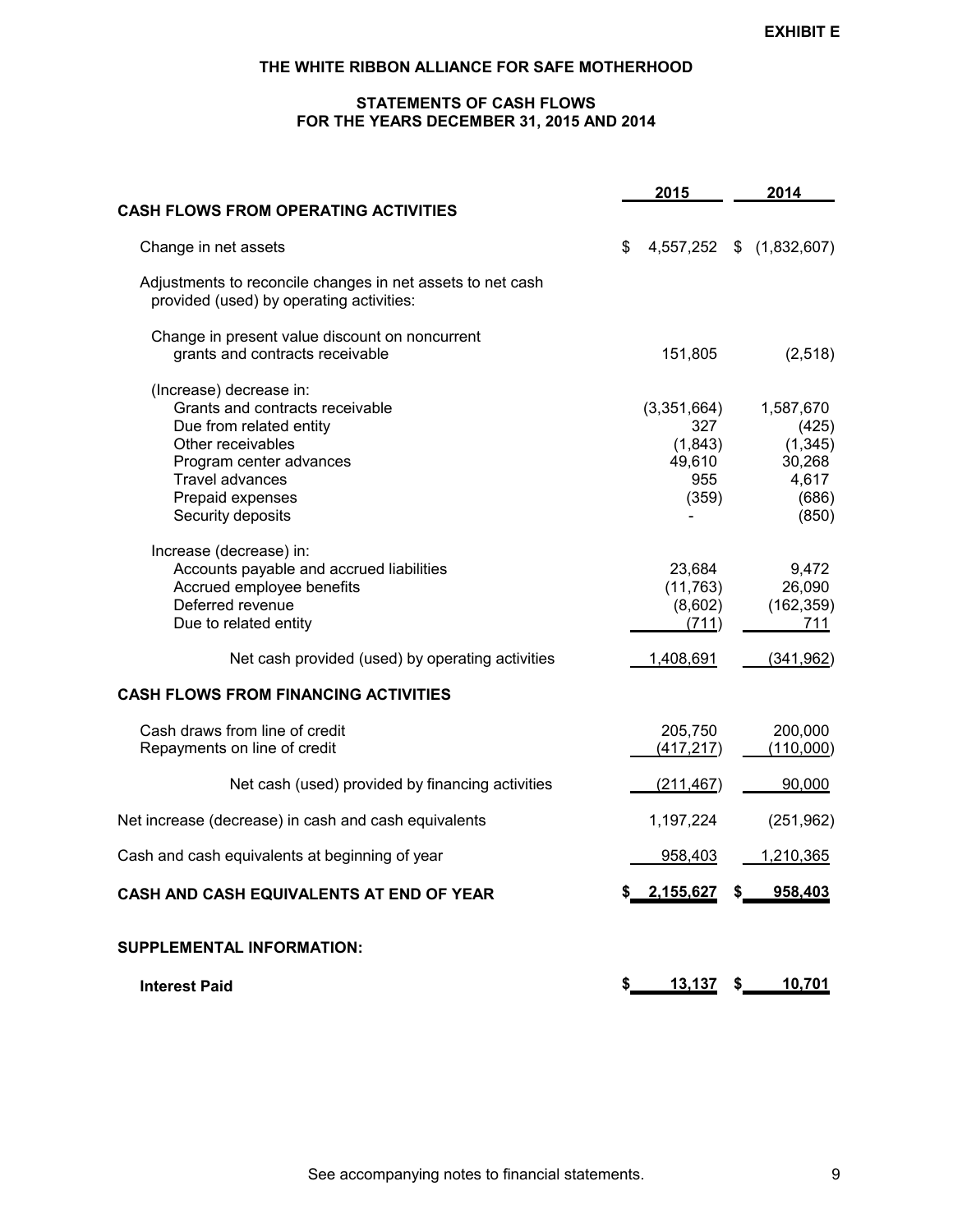#### **NOTES TO FINANCIAL STATEMENTS DECEMBER 31, 2015 AND 2014**

#### **1. SUMMARY OF SIGNIFICANT ACCOUNTING POLICIES AND GENERAL INFORMATION**

#### Organization -

The White Ribbon Alliance for Safe Motherhood (WRA) is one of the world's largest networks of maternal health advocates. WRA mobilizes and equips citizens to take collective action and hold their governments accountable; strengthening national capacity, influencing national policies and harnessing resources to inspire action so that all women are safe, healthy and respected before, during and after pregnancy.

Basis of presentation -

The accompanying financial statements are presented on the accrual basis of accounting, and in accordance with FASB ASC 958, *Not-for-Profit Entities*.

Cash and cash equivalents -

WRA considers all cash and other highly liquid investments with initial maturities of three months or less to be cash equivalents.

Bank deposit accounts are insured by the Federal Deposit Insurance Corporation (FDIC) up to a limit of \$250,000. At times during the year, WRA maintains cash balances in excess of the FDIC insurance limits. Management believes the risk in these situations to be minimal.

Income taxes -

WRA is exempt from Federal income taxes under Section 501(c)(3) of the Internal Revenue Code. Accordingly, no provision for income taxes has been made in the accompanying financial statements. WRA is not a private foundation.

Uncertain tax positions -

For the years ended December 31, 2015 and 2014, WRA has documented its consideration of FASB ASC 740-10, *Income Taxes*, that provides guidance for reporting uncertainty in income taxes and has determined that no material uncertain tax positions qualify for either recognition or disclosure in the financial statements.

Net asset classification -

The net assets are reported in two self-balancing groups as follows:

- **Unrestricted net assets** include unrestricted revenue and contributions received without donor-imposed restrictions. These net assets are available for the operation of WRA and include both internally designated and undesignated resources.
- **Temporarily restricted net assets** include revenue and contributions subject to donorimposed stipulations that will be met by the actions of WRA and/or the passage of time. When a restriction expires, temporarily restricted net assets are reclassified to unrestricted net assets and reported in the Statements of Activities and Changes in Net Assets (Deficit) as net assets released from restrictions.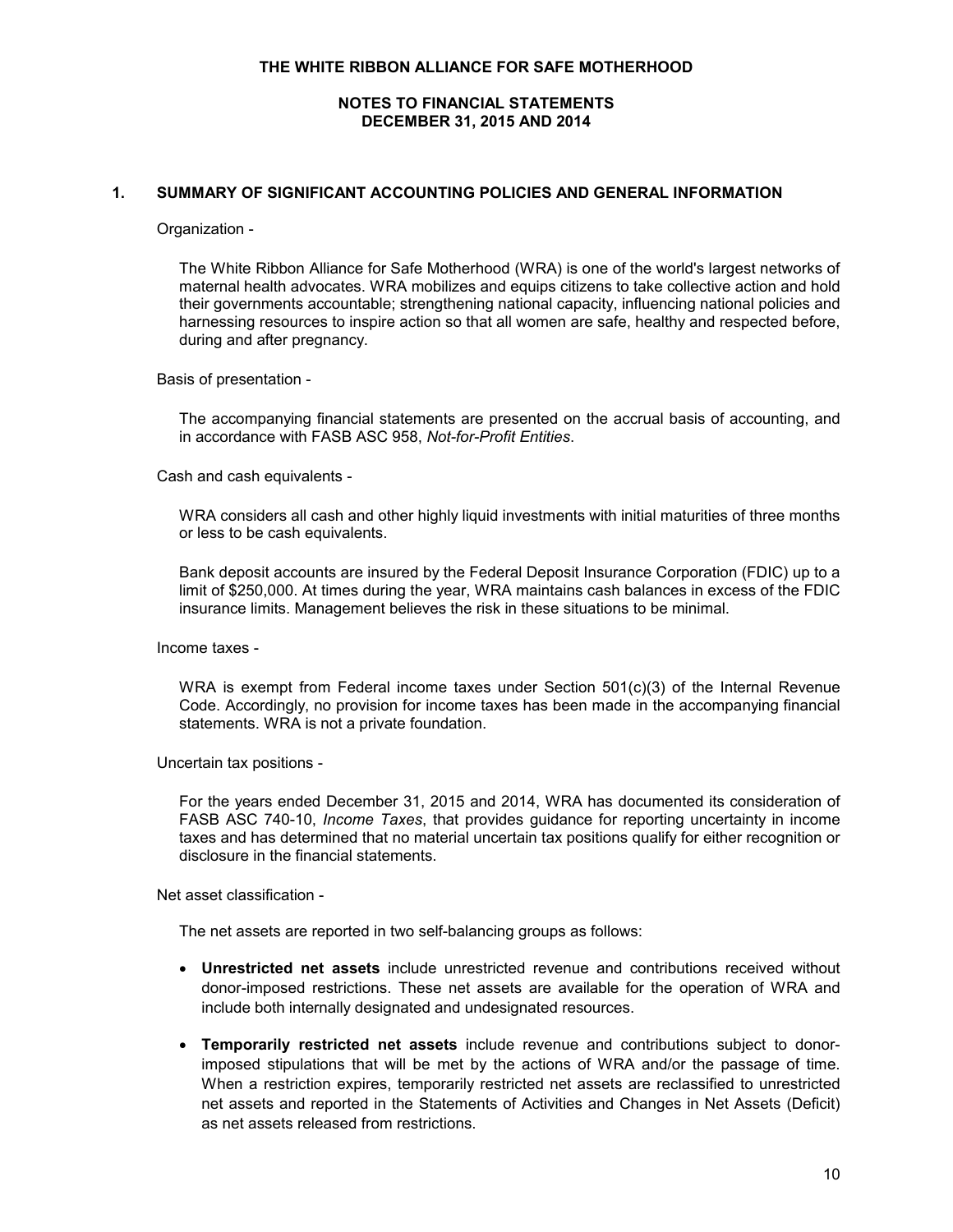#### **1. SUMMARY OF SIGNIFICANT ACCOUNTING POLICIES AND GENERAL INFORMATION (Continued)**

Grants and contracts revenue -

Grants and subawards that are awarded to WRA from foundations, bilateral and international organizations, pass-through entities and other non-Federal organizations are accounted for as contributions or exchange transactions, depending on the nature of the award. WRA's policy is to treat donor-restricted grant awards/obligations as temporarily restricted support in the year notification is received from the donor. Grants are recognized as unrestricted support (released from restrictions) only to the extent of actual expenses incurred in compliance with the donorimposed restrictions (or satisfaction of time restrictions). Grants received in excess of expenses incurred are shown as temporarily restricted net assets in the accompanying financial statements.

Cooperative agreements that are awarded to WRA from prime recipients of U.S. Government agencies and pass-through entities are accounted for as exchange transactions, and accordingly, revenue is recognized when the qualifying expenditures are incurred. Any funds received in advance of incurring qualifying expenditures are recorded as deferred revenue.

Grants and contracts receivable -

Grants receivable that are expected to be collected in future years are recorded at their fair value, measured as the present value of their future cash flows. The discounts on these amounts are computed using risk-adjusted interest rates applicable to the years in which the promises are received. Amortization of the discounts is included in grants and contribution revenue.

Conditional promises to give are not included as support until the conditions are substantially met. Contracts and other accounts receivable are recorded at their net realizable value, which approximates fair value. All grants and contracts receivable are considered by management to be fully collectible. Accordingly, an allowance for doubtful accounts has not been established.

In-kind contributions -

In-kind contributions consist of donated advertising, facilities, materials, goods/supplies and other professional services. The services are reported at estimated fair value based on the number of donated hours and estimated rates of services rendered.

The value of in-kind contributions totaled \$94,982 and \$84,797 during the years ended December 31, 2015 and 2014, respectively, and have been allocated to Management and General in the accompanying Statements of Functional Expenses.

Use of estimates -

The preparation of financial statements in conformity with accounting principles generally accepted in the United States of America requires management to make estimates and assumptions that affect the reported amounts of assets and liabilities at the date of the financial statements and the reported amounts of revenue and expenses during the reporting period. Accordingly, actual results could differ from those estimates.

#### Functional allocation of expenses -

The costs of providing the various programs and other activities have been summarized on a functional basis in the Statements of Activities and Changes in Net Assets (Deficit). Accordingly, certain costs have been allocated among the programs and supporting services benefited.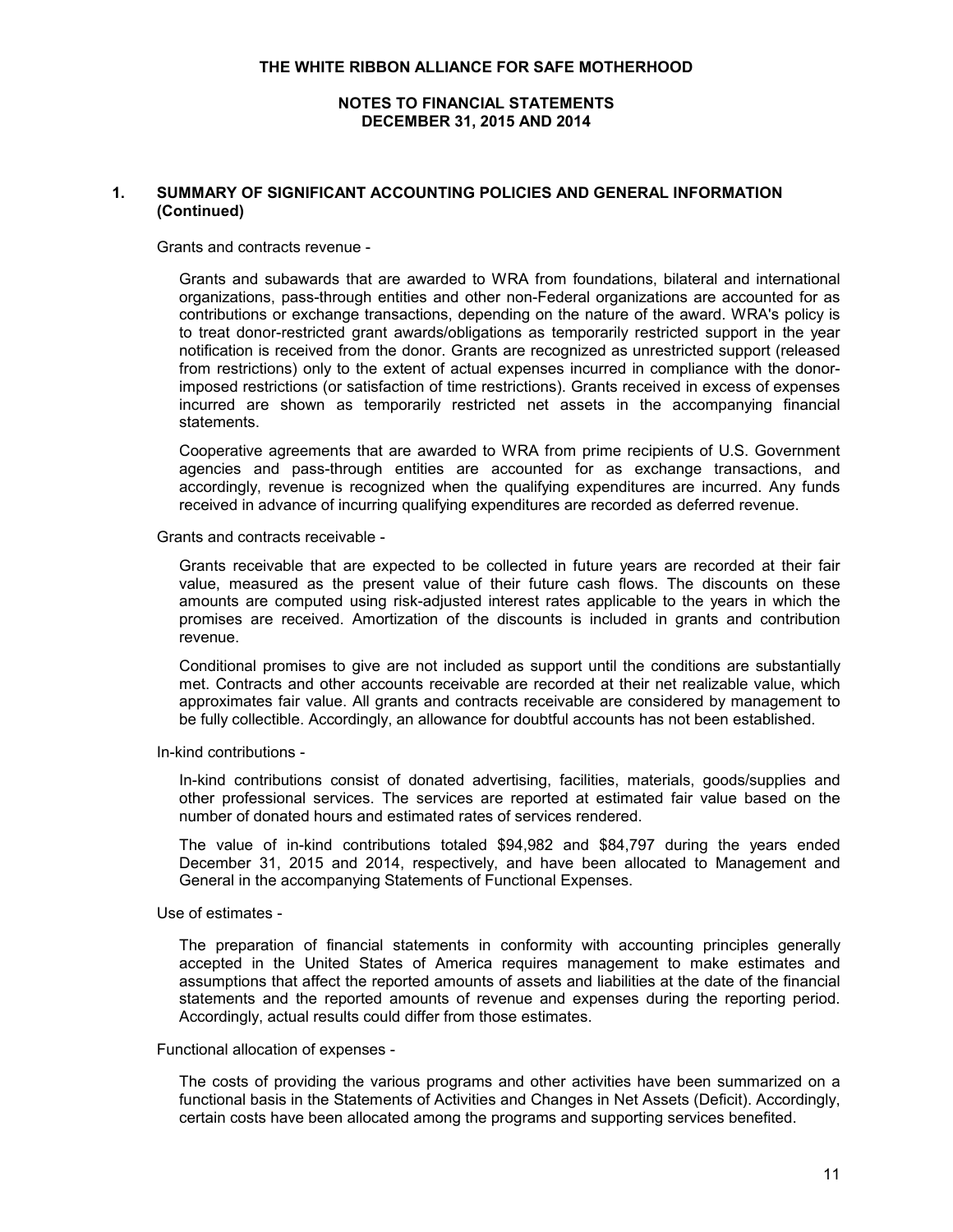# **1. SUMMARY OF SIGNIFICANT ACCOUNTING POLICIES AND GENERAL INFORMATION (Continued)**

Reclassification -

Certain amounts in the prior year's financial statements have been reclassified to conform to the current year's presentation. These reclassifications had no effect on the previously reported changes in net assets.

#### **2. TEMPORARILY RESTRICTED NET ASSETS**

Temporarily restricted net assets consisted of the following at December 31, 2015 and 2014:

|                                                                                      | 2015        |   | 2014        |
|--------------------------------------------------------------------------------------|-------------|---|-------------|
| Catapult - Britain, Every Woman Cared for in Pregnancy                               | \$          | S | 14,600      |
| Catapult - Keep Somali Moms Healthy in Sweden                                        |             |   | 9,242       |
| <b>IPPF - Core Support 2015</b>                                                      | 27,020      |   |             |
| MacArthur Foundation - Advancing Social Media                                        |             |   | 130,432     |
| The Bill and Melinda Gates Foundation - Advocating for                               |             |   |             |
| Improved Delivery of MNH                                                             |             |   | 1,305,039   |
| The Bill and Melinda Gates Foundation - Reinvestment for<br>Improved Delivery of MNH | 5,235,794   |   |             |
| <b>UN Women SHRH - Advocacy</b>                                                      | 2,162       |   |             |
| Bayer - Sustainable MHN Self Care                                                    | 96,273      |   |             |
| MacArthur Foundation - Core Support                                                  | 487,509     |   |             |
| TOTAL TEMPORARILY RESTRICTED NET ASSETS                                              | \$5,848,758 |   | \$1,459,313 |

# **3. NET ASSETS RELEASED FROM RESTRICTIONS**

The following temporarily restricted net assets were released from donor restrictions by incurring expenses, which satisfied the restricted purposes specified by the donors:

|                                                                  | 2015        | 2014        |
|------------------------------------------------------------------|-------------|-------------|
| Catapult - Educating for a Better Maternal Health in<br>Tanzania | \$          | \$<br>6,000 |
| Catapult - Britain, Every Woman Cared for in Pregnancy           | 14,600      |             |
| Catapult - Give Her a Camera and She Can Tell the World          |             | 12,699      |
| Catapult - Keep Somali Moms Healthy in Sweden                    | 9,242       | 828         |
| IPPF - Core Support 2015                                         | 472,980     |             |
| IPPF - Core Support 2014                                         |             | 500,000     |
| IPPF - Core Support 2013                                         |             | 48,444      |
| <b>IPPF - Strengthening Advocacy</b>                             | 50,000      |             |
| MacArthur Foundation - Advancing Social Media                    | 130,432     | 69,568      |
| Merck - MSD India Mom QC                                         | 63,068      |             |
| The Bill and Melinda Gates Foundation - Advocating for           |             |             |
| Improved Delivery of MNH                                         | 1,530,039   | 1,733,986   |
| The Bill and Melinda Gates Foundation - Reinvestment for         |             |             |
| Improved Delivery of MNH                                         | 224,893     |             |
| UN Women SHRH - Advocacy                                         | 82,838      |             |
| Bayer - Sustainable MHN Self Care                                | 3,727       |             |
| NET ASSETS RELEASED FROM RESTRICTIONS                            | \$2,581,819 | \$2,371,525 |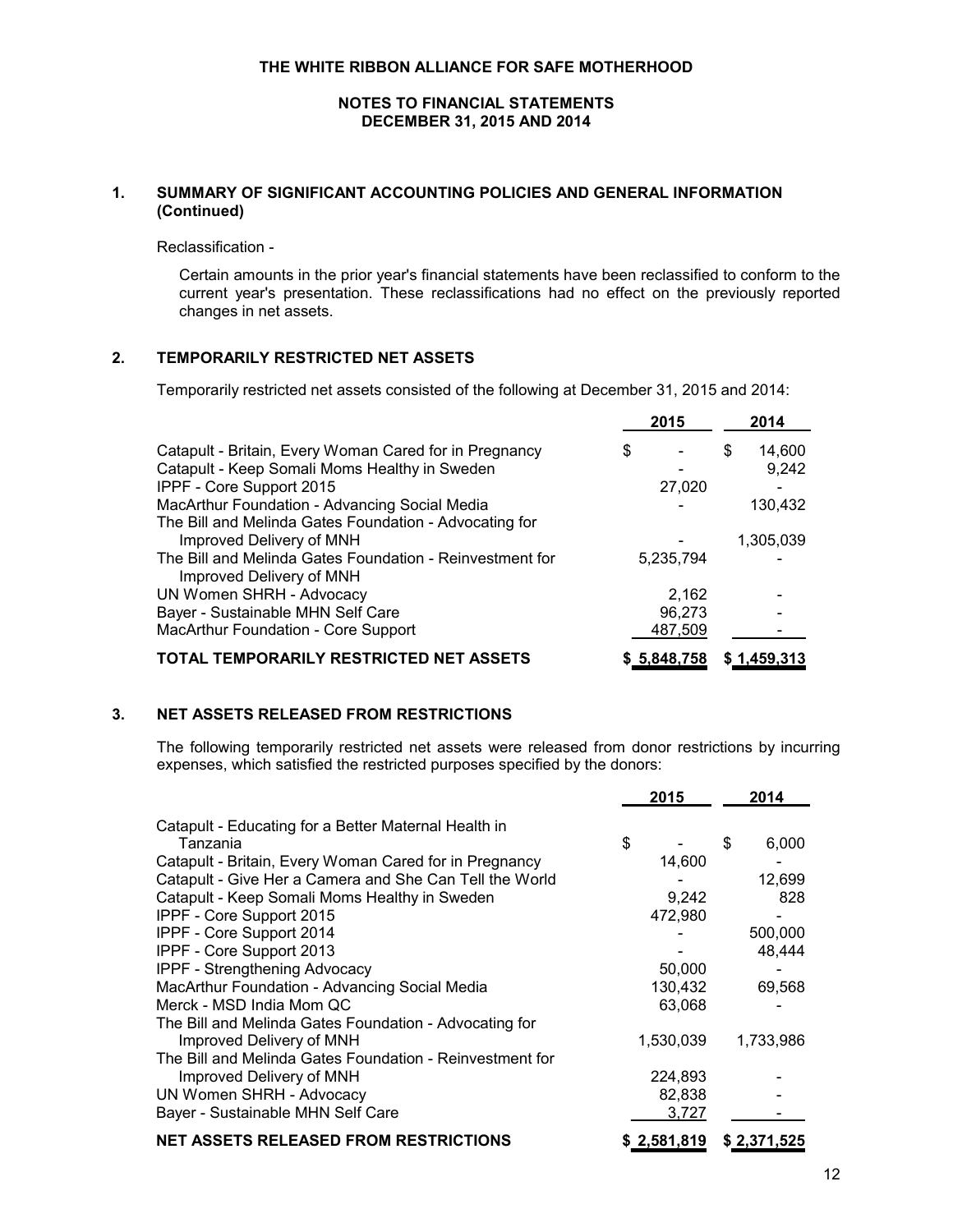# **4. LEASE COMMITMENT**

Beginning September 1, 2014, WRA entered into a new 36-month sublease agreement for office space in Washington, D.C. Base rental payments under the agreement are \$7,200 with a 5% annual escalation. The lease also required a security deposit of \$850.

Beginning July 1, 2015, WRA shares a portion of its office space with a subtenant under a one-year arrangement that expires June 30, 2016, and requires payment of \$1,800 per month. These payments have been offset against WRA's rent expense in the accompanying Statement of Functional Expenses.

Future minimum lease payments required under the lease are as follows:

# **Year Ended December 31,**

|      | 144,936 |
|------|---------|
| 2017 | 63,504  |
| 2016 | 81,432  |

Rent expense for the years ended December 31, 2015 and 2014 totaled \$77,040 and \$81,333, respectively, and is included in "Occupancy" in the accompanying Statements of Functional Expenses.

# **5. CONTINGENCY**

WRA is the recipient of Federal awards through certain entities funded by the U.S, Government. For fiscal years through December 31, 2014, such grants were subject to audit under the provisions of OMB Circular A-133. Beginning for fiscal year ended December 31, 2015, such grants are subject to audit under the provisions of *Title 2 U.S. Code of Federal Regulations (CFR) Part 200 Uniform Administrative Requirements, Cost Principles, and Audit Requirements for Federal Awards (Uniform Guidance).* However, WRA's expenditures of federal awards for the year ended December 31, 2015 were below the \$750,000 threshold as stipulated in the Uniform Guidance, and thus, WRA was not required to have an audit under the provisions of the Uniform Guidance for 2015.

The ultimate determination of amounts received under the United States Government grants is based upon the allowance of costs reported to and accepted by the United States Government as a result of the audits. Audits in accordance with the applicable provisions have been completed for all required fiscal years through 2014. Until such audits have been accepted by the United States Government, there exists a contingency to refund any amount received in excess of allowable costs. Management is of the opinion that no material liability will result from such audits.

# **6. LINE OF CREDIT**

WRA maintains a \$500,000 line of credit with a local financial institution. The line of credit is secured by WRA's cash and receivables, and bears interest on outstanding borrowings equal to the Federal prime rate plus 1.00% (4.50% at December 31, 2015 and 4.25% at December 31, 2014). As of December 31, 2015 and 2014, the total outstanding balance on the line of credit aggregated \$78,533 and \$290,000, respectively.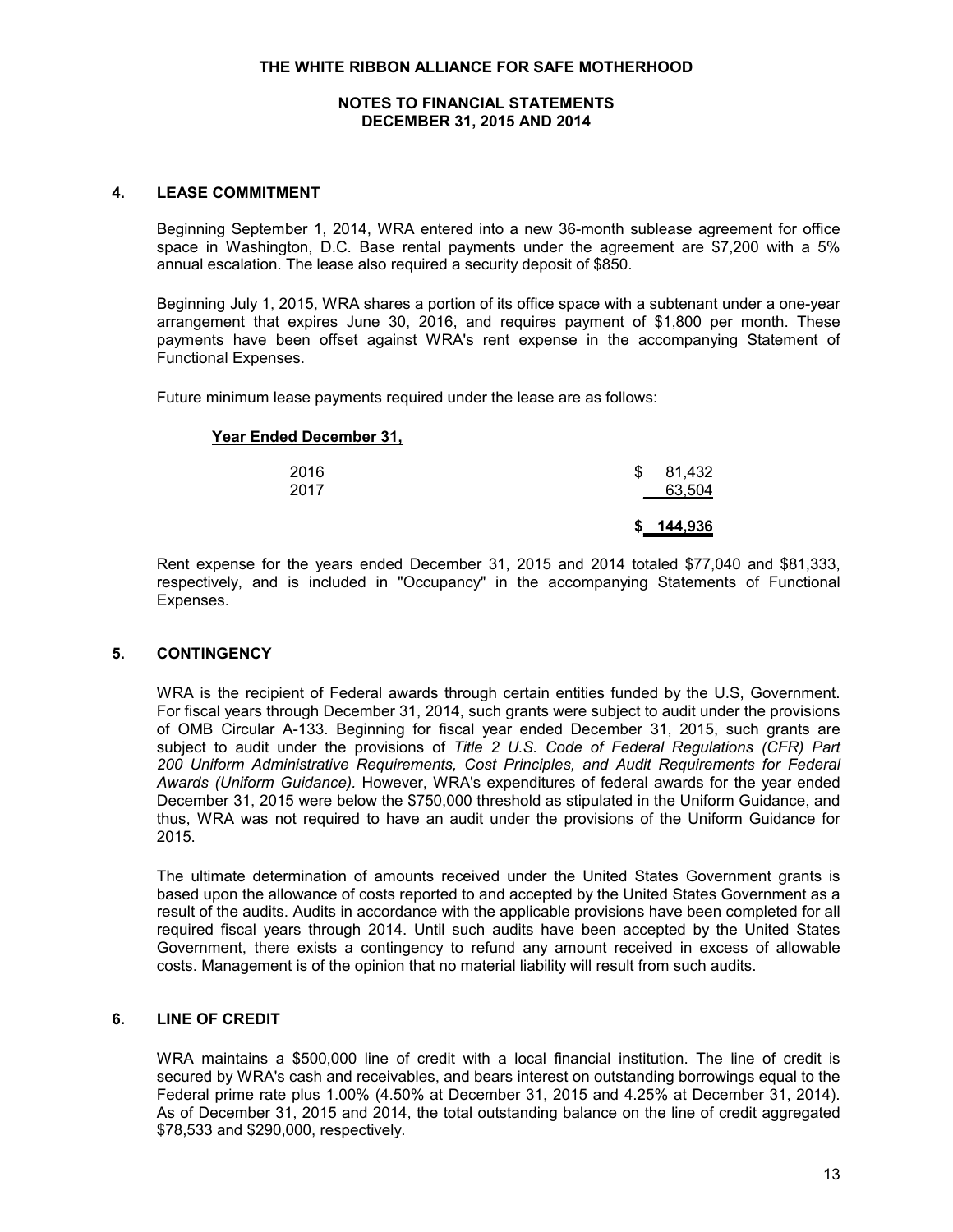#### **7. GRANTS AND CONTRACTS RECEIVABLE**

WRA receives contributions from foundations and international organizations for multi-year program support. As of December 31, 2015 and 2014, WRA had uncollected commitments from such organizations aggregating \$3,462,148 and \$110,484, respectively.

The following is a schedule of expected payments to be received in future years, as of December 31, 2015 and 2014:

|                                               | 2015                          | 2014         |
|-----------------------------------------------|-------------------------------|--------------|
| Less than one year<br>One to five years       | 24.207<br>3,437,941           | S<br>110.484 |
| Total<br>Less: Present value discount (3.25%) | 3,462,148<br><u>(151,805)</u> | 110.484      |
| <b>GRANTS RECEIVABLE, NET</b>                 | \$3,310,343                   | 110,484      |

#### **8. RETIREMENT PLANS**

WRA provides retirement benefits to its U.S. employees through a 401(k) profit sharing retirement plan covering those U.S. employees 18 years of age and older (employees are eligible immediately upon hire). WRA makes non-elective safe harbor contributions of three percent of eligible compensation. Contributions to the plan during the years ended December 31, 2015 and 2014 totaled \$28,252 and \$29,699, respectively, and are included in "Benefits" in the accompanying Statements of Functional Expenses.

WRA provides retirement benefits to its U.K. employees through a defined contribution plan. WRA contributes 3% of gross wages. Contributions to the plan during the years ended December 31, 2015 and 2014 totaled \$6,309 and \$10,492, respectively, and are included in "Benefits" in the accompanying Statements of Functional Expenses.

#### **9. OPERATING AGREEMENT WITH WRA UK CHARITY**

In February 2014, WRA formalized an operating agreement with White Ribbon Alliance, UK Charity (UKC). The agreement states that WRA will be subcontracted to act on behalf of UKC in relation to the conduct of certain UKC financial, compliance and administrative operations, including but not limited to the provision of materials for reporting to UKC board of trustees and administrative support required pursuant to the annual UKC financial audit or reviews conducted by an independent auditor as required by UKC governing bodies. In addition, WRA will provide administrative and logistical support in relation to the proposal solicitation and fundraising efforts. The agreement shall continue until terminated by either party giving no less than six months notice in writing to the other party.

#### **10. EMPHASIS OF A MATTER**

As of December 31, 2015, WRA maintained an unrestricted net deficit position of \$(549,089). Management has prepared a budget which includes projected positive unrestricted changes in net assets of approximately \$100,000 over the next three years. The accompanying financial statements have been prepared assuming that WRA will continue as a going concern.